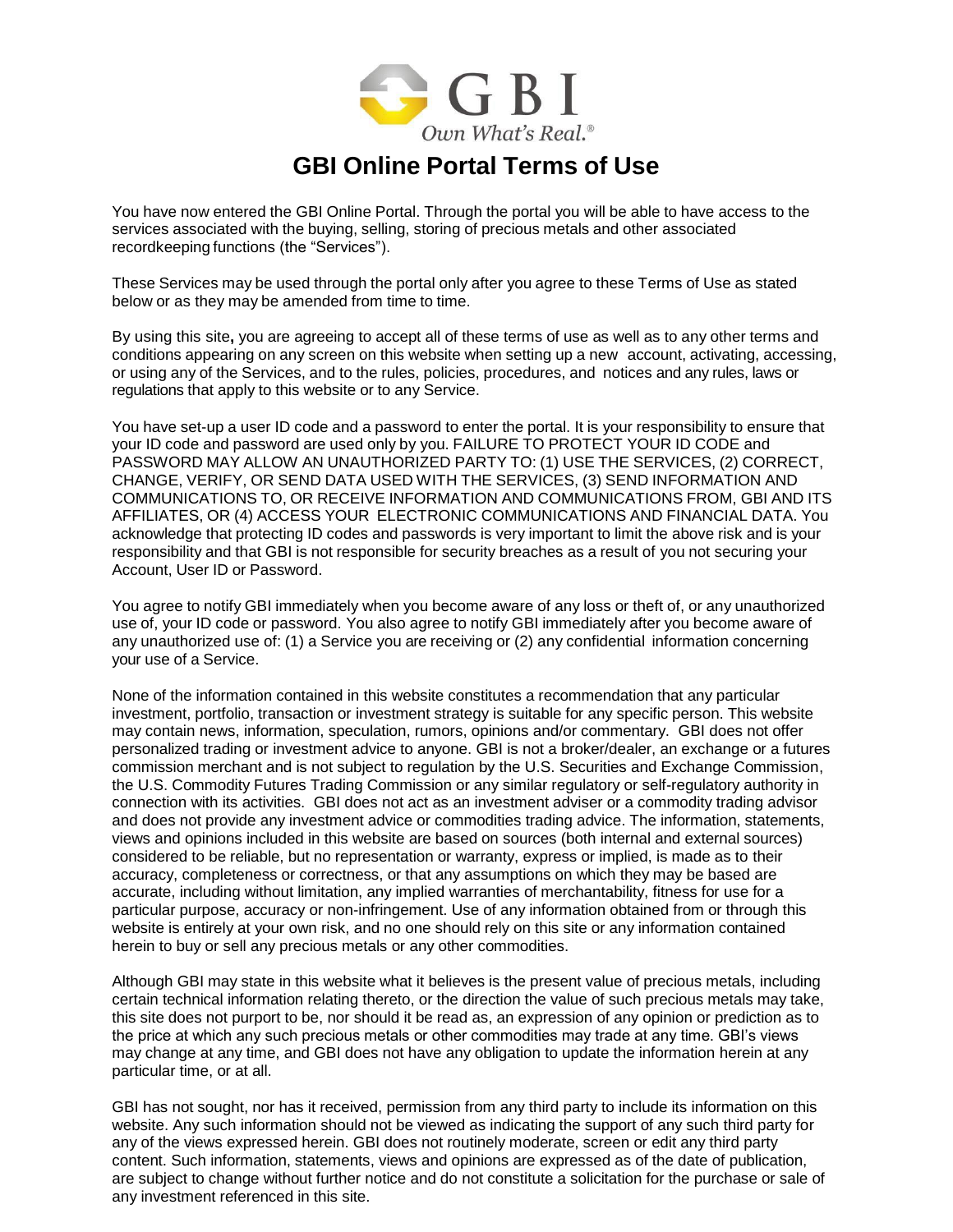

Some content on this website may be supplied by companies that are not affiliated with GBI ("Third Party Content"). Third Party Content is provided for informational purposes only and GBI and Third Party Content providers specifically disclaim any responsibility for Third Party Content. All information on this site is as of the date written only, and neither GBI nor any third party provider has any obligation, express or implied, to update any information on the site. You will use Third Party Content only at your own risk. GBI AND THE THIRD PARTY CONTENT IS PROVIDED ON AN "AS-IS" BASIS. GBI AND THE THIRD PARTY CONTENT PROVIDERS EXPRESSLY DISCLAIM ALL WARRANTIES OF ANY KIND, EXPRESS OR IMPLIED, INCLUDING WITHOUT LIMITATION ANY WARRANTY OF MERCHANTABILITY, FITNESS FOR A PARTICULAR PURPOSE OR NON-INFRINGEMENT.

USERS OF THIS SITE SHOULD VERIFY ALL CLAIMS AND DO THEIR OWN RESEARCH BEFORE INVESTING IN ANY INVESTMENTS REFERENCED IN THIS LETTER. INVESTING IN PRECIOUS METALS, SECURITIES AND OTHER INVESTMENTS, SUCH AS OPTIONS AND FUTURES, IS SPECULATIVE AND CARRIES A HIGH DEGREE OF RISK. USERS MAY LOSE MONEY TRADING AND/OR INVESTING IN ANY SUCH INVESTMENTS. ALL USERS OF THIS SITE ACKNOWLEDGE AND AGREE THAT NO PERSON OR ENTITY INVOLVED IN THE PUBLICATION OF ANY INFORMATION CONTAINED ON THIS WEBSITE SHALL HAVE ANY LIABILITY FOR ANY LOSS OR DAMAGES, INCLUDING WITHOUT LIMITATION, CLAIMS FOR LOSS OF MONEY, ERRORS, DEFAMATION OR OTHER EXPENSES, RELATING TO ANY CONTENT IN THIS SITE, OR ANY RELIANCE ON ANY INFORMATION CONTAINED HEREIN, OR THROUGH ANY LINKS CONTAINED IN THIS SITE.

There is no guarantee that this site will operate in an uninterrupted or error-free manner or is free of viruses or other harmful components. This site assumes no responsibility for any omission, interruption, deletion, defect, delay in operation or transmission, communications line failure, theft or destruction or unauthorized access to, or alteration hereof. The site is not responsible for any technical malfunction or other problems of any computer, telephone or other equipment, or software occurring for any reason, including but not limited to, technical problems or traffic congestion on the Internet or at any site or with respect to this site or combination thereof, including injury or damage to any person's computer, mobile phone, or other hardware or software, related to or resulting from using or downloading any content hereof.

All information on or available through this website is protected by applicable copyright law. Unless otherwise stated by GBI in advance in writing, no one has permission to copy, display, distribute, republish, or create derivative works from such information in any form.

The posting of any financial market data, quotes, news, research, or other financial information (collectively, "Financial Information") or any other information or data on the GBI portal is not a